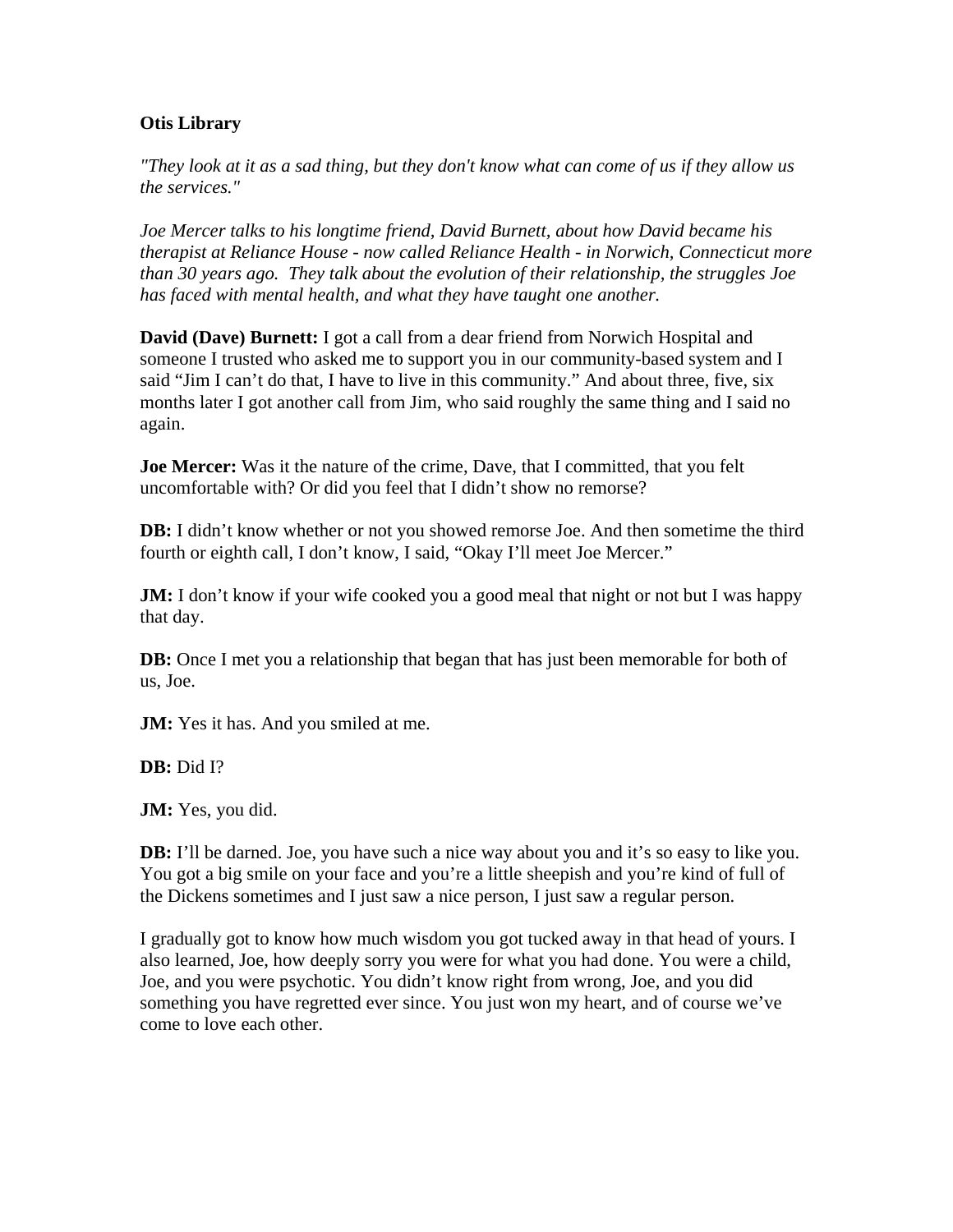**JM:** With the support now that you have showed me Dave I can say that I'm thankful. It's just that some people don't understand us mentally challenged. They look at it as a sad thing but they don't know what can become of if they allowed us the services.

**DB:** Many people don't understand that recovery can happen for people who were seriously psychotic. I mean, there were times, Joe, when you decided for brief periods not to take your medication. It wasn't just smooth sailing the whole time; there were some struggles, Joe.

**JM:** You gave me a lot of chances, Dave, cause the way I would act sometime...

**DB:** We learned from each other.

**JM:** Yea, that's true, Dave, that is true.

**DB:** There was a day when I had bought a ping-pong table for the basement in my house. And I had a friend who was going to go help me pick that up and that friend couldn't go at the last minute and I was leaving work and I needed some help and I said "Hey Joe, come with me I gotta go get a ping pong table."

The ping pong table was in the basement. Had to be disassembled or we weren't going to get it.

I had no tools and the person that was selling the ping-pong table had no tools. And I had given the woman the hundred dollars already. And I couldn't get it out of the basement. And I was getting angry and I was getting agitated and I was mad and I kind of wanted my money back. And you said, "Now hold on folks, everybody is getting a little too excited around here. Dave you just calm down, young lady you just calm down. We're going to figure this out and everything's going to be all right."

We slowed down, we figured it out, we got the ping pong table on the top of my car, we got it home. You saved the day.

**JM:** Then I figured that well I accomplished something today; we can play now.

(both laugh)

**DB:** We can play ping-pong.

You've gotten past the stigma---

**JM:** That's what it is Dave

**DB:** You've gotten to the point where you're confident enough you're comfortable enough and you trust people enough to talk about your mental illnesses and your